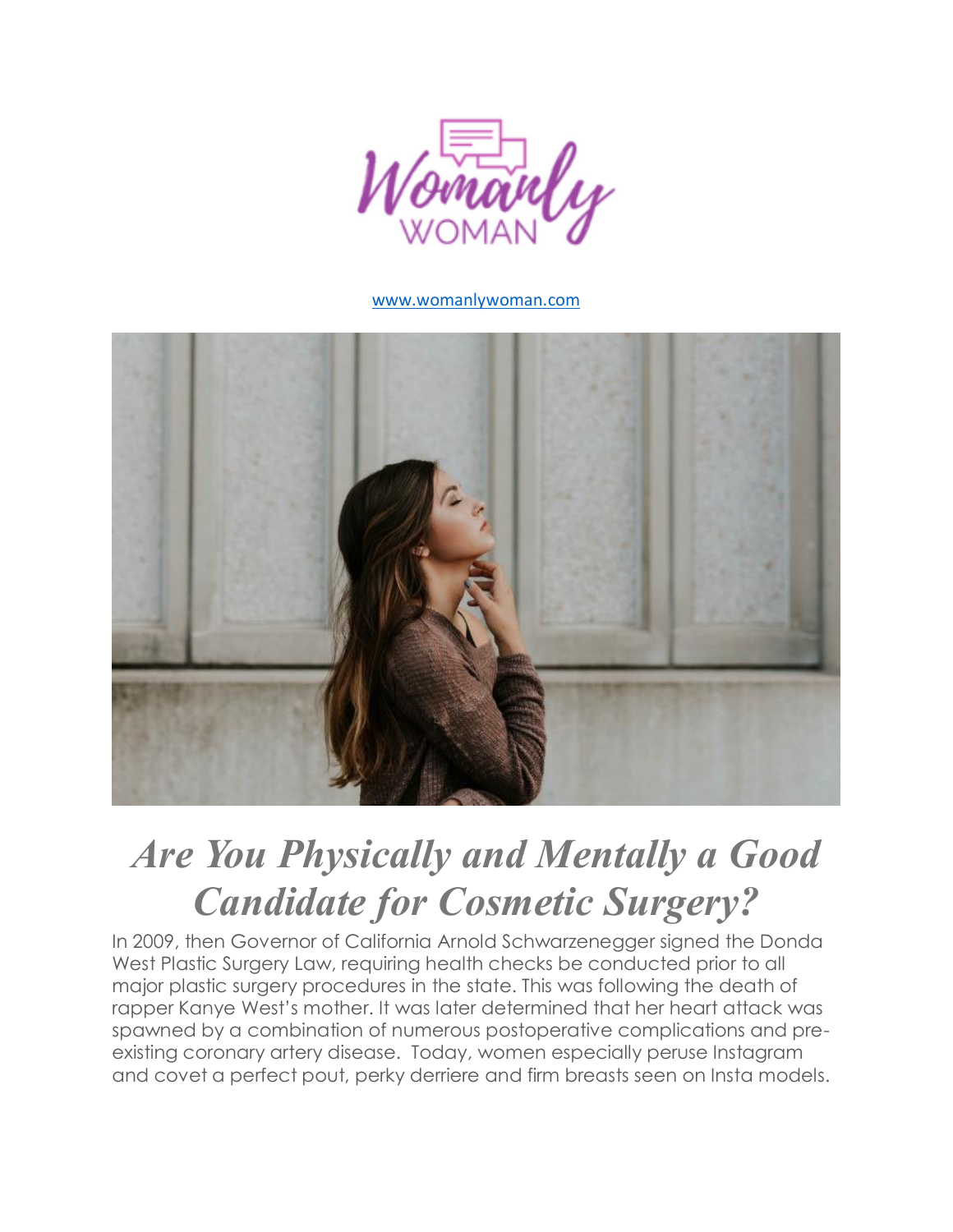Just because you may desire cosmetic surgery does not mean you are physically or mentally fit for it NOW.

**Dr. Stanley Poulos is a board certified San Francisco area plastic surgeon who takes steps to ensure the health and safety of his patients during surgery and post- operatively. Here are some indicators Dr. Poulos looks for to assess patients for surgery.**

Dr. Poulos stresses that it is essential for a surgeon to take a good medical history and exam of the patient. Current and past illnesses, especially cardiac or pulmonary problems, surgeries, and medications should all be discussed. Lab tests may be required on a case by case basis depending on patient history and planned procedures.

## **Urinalysis**

When it comes to preparation for a plastic or cosmetic surgery procedure, a urinalysis can inform the doctor if you have certain types of infections, like a urinary tract (UTI), bladder, or kidney infection. Urine tests are also effective in detecting high blood pressure and diabetes.

## **Blood Count Test**

Also known as a complete blood count (CBC), this blood test literally counts your blood. It takes note of the number of red blood cells, white blood cells, and platelets. This tells physicians if you're anemic (red blood cell deficiency) or have a blood clotting disorder like hemophilia. CBC tests also detect infectious bloodborne diseases like HIV or hepatitis.

#### **Heart function**

Electrocardiogram (ECG or EKG)

Essentially, the ECG is a medical test that tells if your heart is in good condition through detecting any heart abnormalities by measuring the electrical activity of the heart when it contracts. Cosmetic surgery basically causes tremendous stress on the body, with the heart being one of the most important organs when it comes to stress response. That is why it is crucial for the doctor to assess whether your heart can endure the trauma during the operation.

**Chest X-Ray**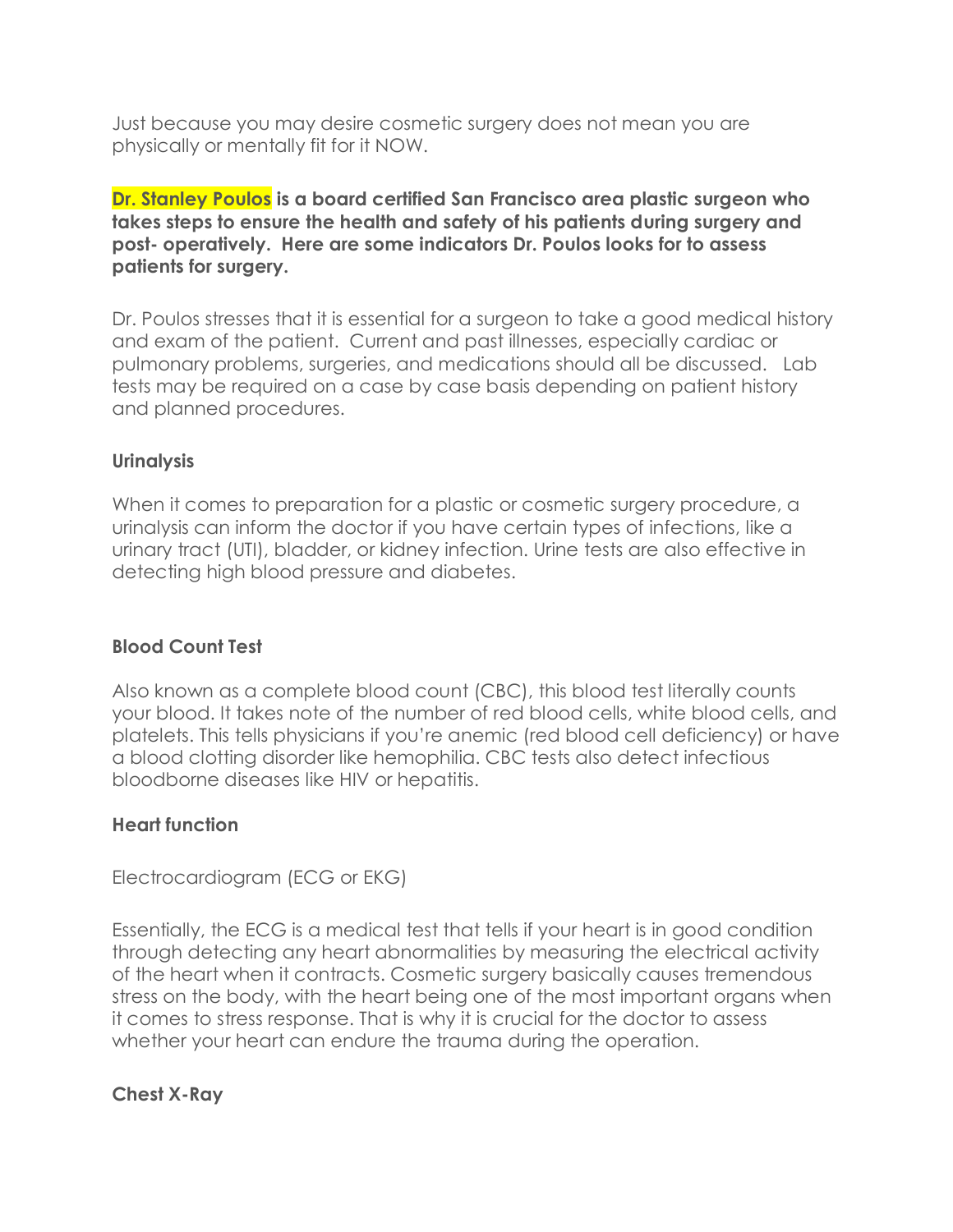The Chest X-Ray is also one of the tests that may be required for your procedure. This is usually carried out to check the condition of your lungs and see whether you have breathing difficulties when you are put in anesthesia. This test is especially requested if you are a smoker or have a history of smoking. Signs of pneumonia or any breathing disorder may result to the postponement or cancellation of your surgery.

# **Smoking Use and History**

Mixing nicotine with plastic surgery can result in problems:

- Loss of cheek skin, nipples or tummy skin after a facelift, breast lift, breast reduction, or tummy tuck surgery
- Infections
- Death of fat cells (fat necrosis), causing hard lumps
- Delayed wound healing
- Thick, wide scars
- Blood clots, which can be fatal
- Increased pain
- Permanent small vessel damage adding risk even if you quit
- Loss of breast implants
- Life-threatening complications like stroke, heart attack, blood clots, and pneumonia.

## **Mammogram**

The mammogram is typically required for women who want to get breast augmentation or breast lift done. This is to help detect signs of breast cancer.

## **Psychological Screening**

Although there is no formal psych test to assess a patient's readiness and motives for cosmetic surgery, Dr. Poulos takes time with his patients to learn their reasons for desiring cosmetic change. Immediate red flags include, having surgery to try to keep a wayward spouse, an exaggerated concern over a minor problem, someone who seems addicted to cosmetic surgery, or a patient with body dysmorphic disorder. This syndrome is most appropriately treated by psychological treatment not surgical intervention.

## **Alcohol Habits**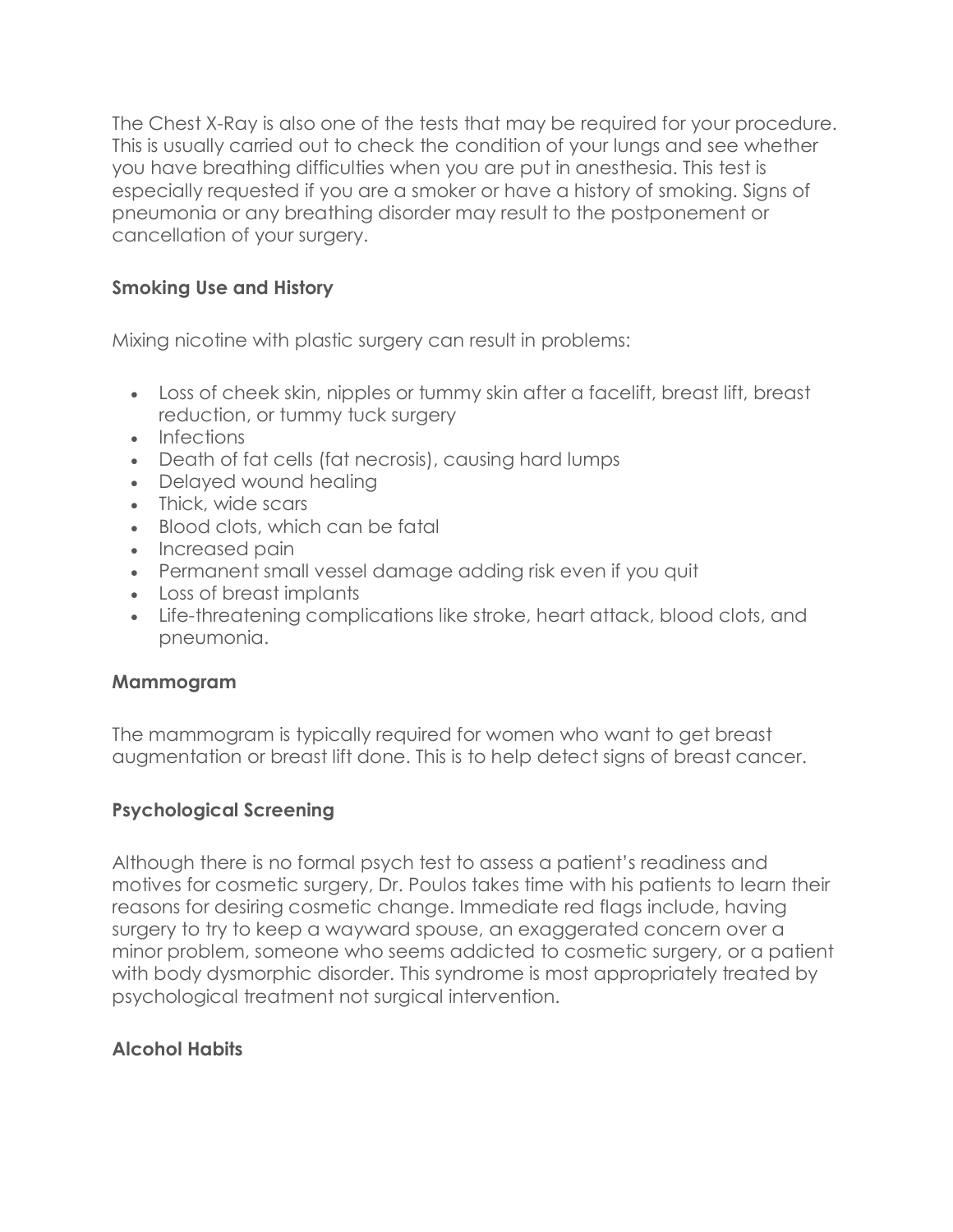It is important not to drink alcohol before undergoing plastic surgery – or any type of surgery for that matter – as it can cause unforeseen complications and seriously impact final results and the way you heal. Alcohol, especially when consumed to excess, can dry out your skin, which can then result in cracks appearing. If you're having a plastic surgery procedure where skin is stretched (facelift, breast augmentation or abdominoplasty for example) then dry, cracked skin will make it harder for the surgeon to staple or stich the skin together, resulting in a less than optimum result and possibly scar.

## **Body Weight**

Sometimes patients will enter a plastic surgeon's office excited about a decision to finally move forward with breast or body contouring surgery, but then afterwards emerge having found out they are not currently a candidate because of excess body fat. This scenario is not only disappointing, but it can be an emotionally deflating and potentially embarrassing experience for patients. Dr. Poulos sympathizes with the emotional pain that such patients feel, and he wants to help them realize their goals. However, there are several specific reasons that your plastic surgeon might recommend weight loss prior to undergoing a procedure. In addition, the results that you can achieve are likely to be much better if your weight is in a better range. Consider an overweight woman who wants breast reduction surgery. Even when the breasts become smaller and more uplifted, it is extremely difficult for us to deal with the fullness lateral to the breasts (the "bra roll"), which significantly compromises the aesthetic result. In addition, it is much harder to get a beautiful transition between the breast and the abdomen due to the excess weight. On the other hand, let's consider the patient that is overweight and wants a tummy tuck or liposuction. In this instance, the surgeon will not be able to remove all the excess fat in these areas, as it is technically challenging and can look odd as it is out of proportion to the surrounding fatty deposits. Even large volume liposuction cannot fully solve this problem. Body contouring surgery is great for shaping your body, but it is not a method or substitute for weight loss or weight control. At Dr. Poulos' clinic there is a full-time wellness/weight loss coordinator who helps patients achieve a healthy body composition ( body fat percentage and lean muscle mass balance) prior to undergoing body contour procedures.

#### **What is an option for those who need to lose weight to be a better candidate for cosmetic surgery?**

There is an FDA approved "Gastric Balloon" procedure that Dr. Poulos performs. It is appropriate for patients with a BMI of 30 to 40 that have not had previous weight loss surgery. Patients diagnosed with bulimia, binge eating, compulsive overeating, high liquid calorie intake habits or similar eating related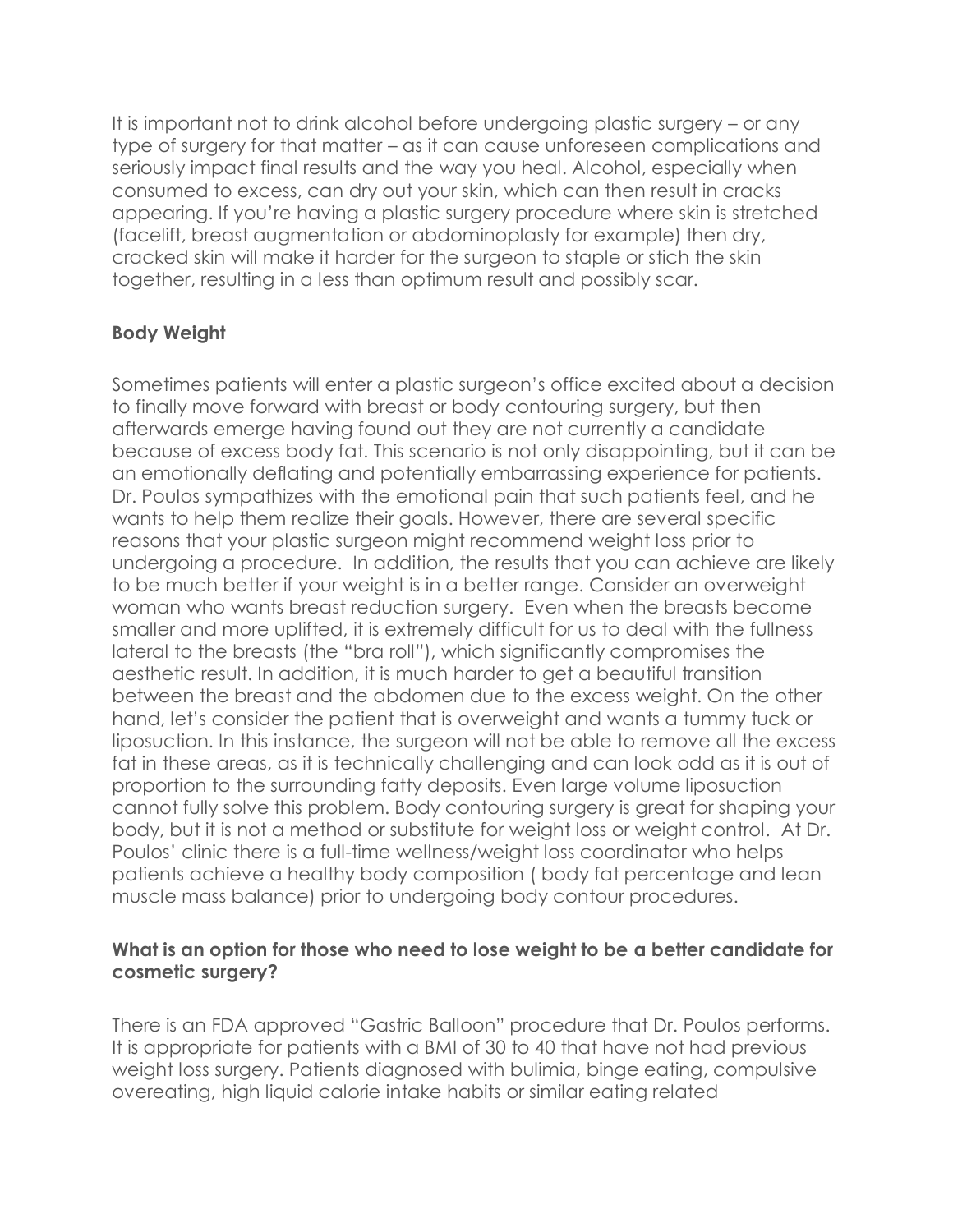psychological disorders are not good candidates. Dr. Poulos has now treated numerous patients who have successfully lost up to 20% of their body weight with the balloon procedures and have gone on to aesthetic body contouring with much improved results.

#### *How does the balloon method work?*

This non-surgical outpatient procedure begins with a diagnostic endoscopy to ensure that there are no contraindications and that it is safe to perform. Once the patient is mildly sedated and comfortable, the procedure can begin. The deflated gastric balloon is inserted through the esophagus and into the stomach. A syringe is then used to fill the balloon with a sterile saline solution. Once the weight loss balloon has been filled with saline, it expands to approximately the size of a grapefruit. The entire procedure takes about 20 minutes. Patients can usually return home after the placement or removal procedures within 30 minutes. Over the last 20 years this procedure has helped over 277,000 people. The gastric balloon encourages portion control while patients make healthy changes to diet and lifestyle.

## *How long does the balloon stay in place?*

The balloon remains in the stomach for the first six months after the procedure. With the stomach balloon and Dr. Poulos' support team, patients usually see the most drastic results in the first six months. It is very important to use this time to develop healthy habits that will continue for not only the 12-month weight loss program, but for the rest of one's life.

## *What to expect after the balloon placement.*

Over the first 14 days after placement, patients may experience nausea or vomiting. Dr. Poulos recommends a liquid diet for his patients during the first week to help manage these symptoms. Also prescribed are effective antinausea drugs to help the patient through the initial stage.

## *How is the balloon removed?*

Once the stomach balloon has been in place for six months the balloon is removed. The simple and non-surgical procedure is very similar to the placement process. Once the gastric balloon has been removed, it is very important to continue working closely with Dr. Poulos' team and coaches to follow the personal diet and exercise plan provided. This will help to keep you in a positive and healthy mindset while achieving your weight loss goals.